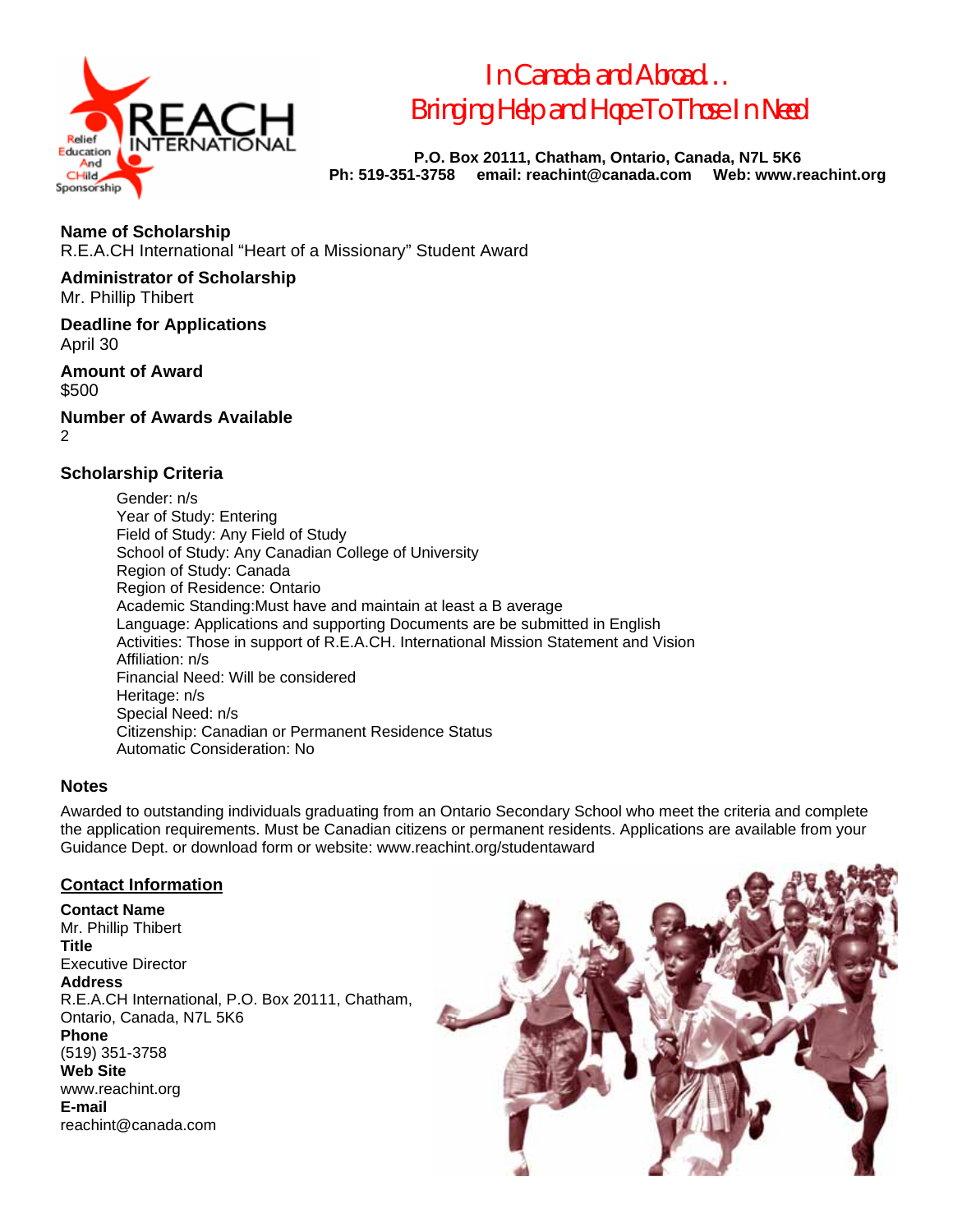

*In Canada and Abroad… Bringing Help and Hope To Those In Need* 

**P.O. Box 20111, Chatham, Ontario, Canada, N7L 5K6 Ph: 519-351-3758 email: reachint@canada.com Web: www.reachint.org** 

## **R.E.A.CH. International "Heart of a Missionary" Student Award**

## **Background and general Information:**

- *R.E.A.CH. International* is a Canadian charity, based in Chatham, Ontario and was established to assist with education and other costs for poor children in countries such as: St. Lucia, West Indies, Tanzania, Ethiopia, El Salvador as well as in our own communities within Canada.
- *R.E.A.CH International* established this student award to assist students who have demonstrated, in a real and concrete manner, care and interest in the poor, either locally or internationally, through direct contact and program delivery.
- The student award(s) is awarded annually in the amount of \$500 to a deserving student(s), graduating from an Ontario Secondary School, who meets the criteria and requirements and is deemed the ideal recipient as determined by the Executive Director and Board members of R.E.A.CH. International.
- Interested applicants should consider the following when applying:

## **Criteria/ Requirements:**

- You must be a Canadian Citizen or have permanent residency status and be attending an Ontario Secondary School and be enrolled (or seeking enrollment) in an accredited and accepted post-secondary institution. (Field of study is not necessarily pertinent)
- The candidate must be entering the post-secondary institution by September of the year it is awarded. (i.e. if student receives award in June 2006, must enter post-secondary institution by September 2006)
- The recipient will have demonstrated their interest and care for the poor through their involvement in community and other projects, organizations, outreach and mission projects etc.
- Candidate must submit an essay outlining details of their involvement with the poor demonstrating their understanding of the needs of the poor and determining factors contributing to poverty. There is no limit to the length of the essay and candidates are encouraged to include photographs of outreach activities, video presentations and other supporting documentation which would be an asset in determining suitability for this award.
- Candidate must provide transcripts of grades for course work completed in grade 11 and 12.
- *R.E.A.CH International* may consider more than one individual for this award. It is understood that recipients will not share but rather each receive \$500. In all cases, the Board of Directors selection committee's decision will be considered as final.

## **How to Apply:**

- Complete the R.E.A.CH. International Student Award Application form enclosed with this document
- Attach supporting documentation including grade 11 and 12 transcripts, letters of reference and any other supporting information
- **Mail competed package to R.E.A.CH. International office by April 30.**

## **Considerations:**

• Funds are not released directly to the successful candidate. Once proof of second semester registration has been submitted, funds will be sent to the attending institution and applied to the recipient's account. Funds will be held in trust until the start of second semester. Any recipient not completing the requirements will be considered in default of the agreement and forgoes the award whose funds will be returned to R.E.A.CH. International Bursary Account for use in subsequent years.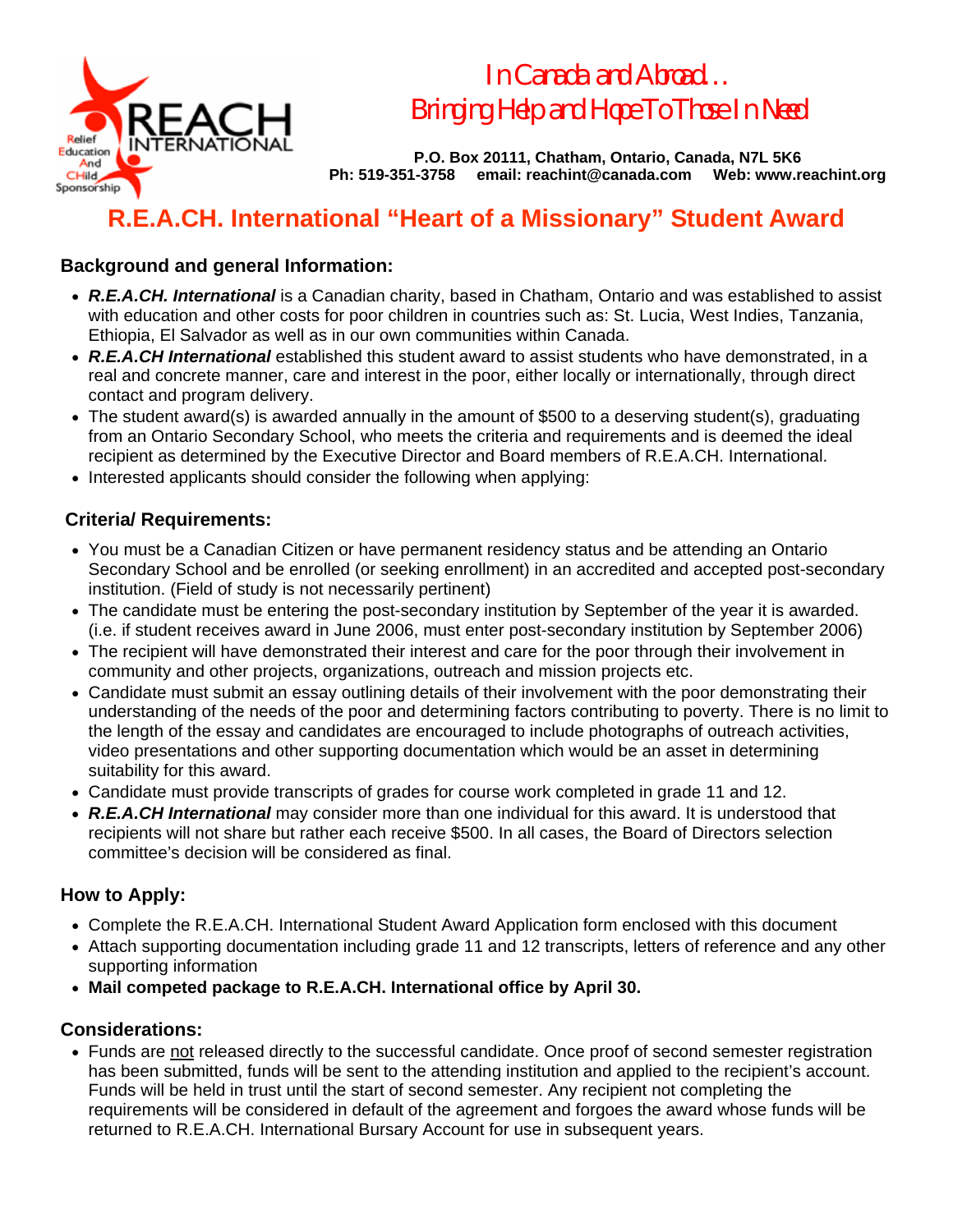

*In Canada and Abroad… Bringing Help and Hope To Those In Need* 

**P.O. Box 20111, Chatham, Ontario, Canada, N7L 5K6 Ph: 519-351-3758 email: reachint@canada.com Web: www.reachint.org** 

## **R.E.A.CH. International "Heart of a Missionary" Student Award**

**Reach International** is an acronym for **R**elief, **E**ducation **A**nd **CH**ild Sponsorship; a registered Canadian charity, operating in Chatham, Ontario, which focuses on the reduction of poverty through education. In addition to assisting locally and nationally, Reach International has programs in such countries as: St. Lucia, Tanzania, Ethiopia and El Salvador. Working in partnership with organizations, institutions and governments, Reach International provides emergency relief and ongoing funds to assist children and families in need.

## **Application**

|                                                                                                | PC - |  |
|------------------------------------------------------------------------------------------------|------|--|
| Do You Have Confirmation of acceptance? YES ______ NO ______ Area of Study ___________________ |      |  |

*Please ensure that you have enclosed with this application: a) Teacher Letter of Reference b) Letter of reference from a community involvement c) Transcript of grades (to date) d) Essay c) Other supporting materials.* 

#### **Essay Requirements**

- Tell us about yourself
- Tell us how you have been involved with helping the poor: what, where, when, why and how.
- Why do you feel that you are the best candidate to receive this award?

*You may also wish to include your ideas about…* 

- What is the cause of poverty?
- What are ways that poverty can be alleviated?
- What are the pressing needs of the poor?
- Which countries or areas need the most assistance?
- What are some fundraising ideas that you have or have tried?

*Remember that there is no limit to the length of your essay. Other supporting material may also be submitted such as: photos, video presentations, etc.*